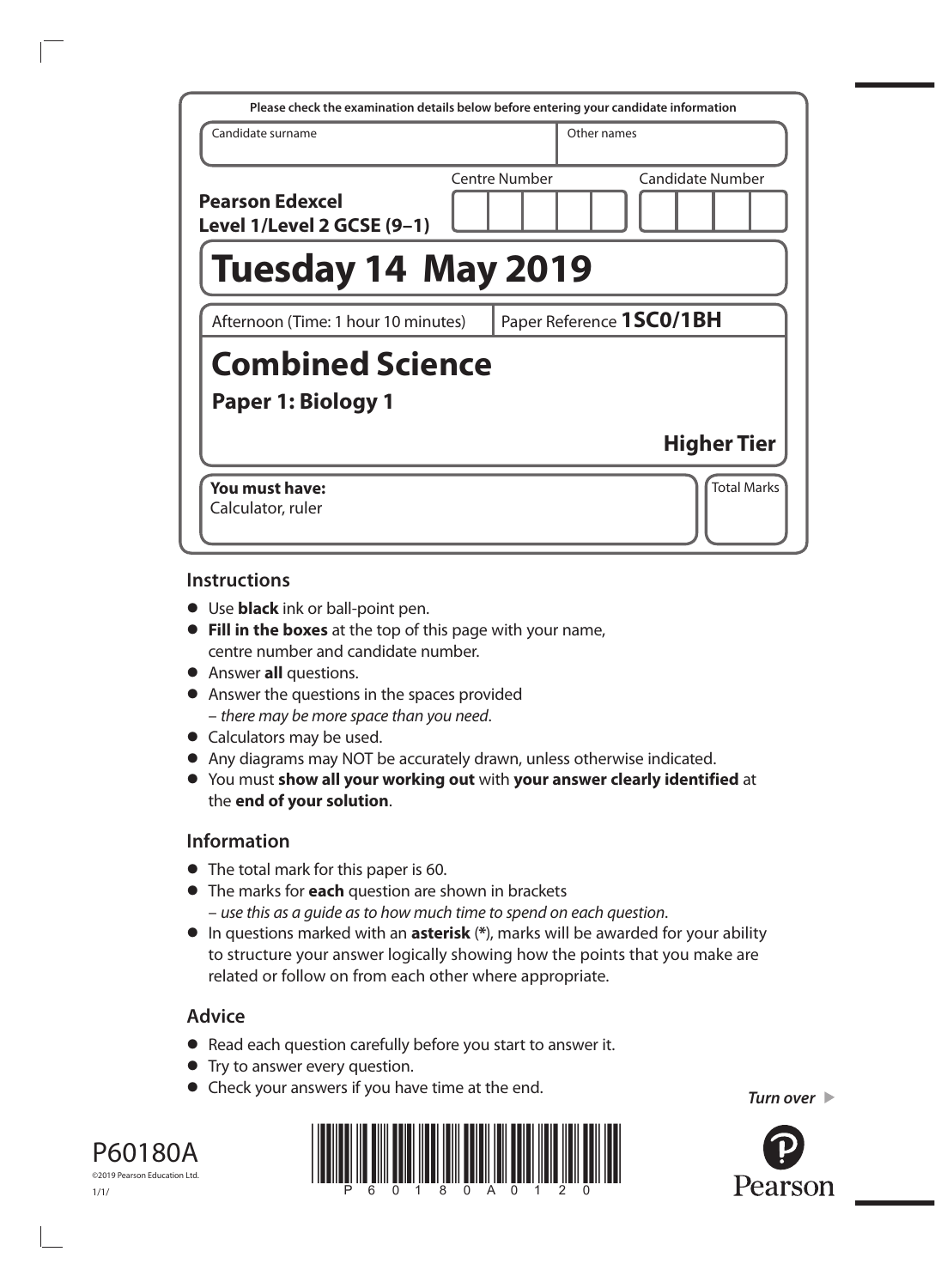

"6" 0"1" 8" 0" A" 0" 2" 2" C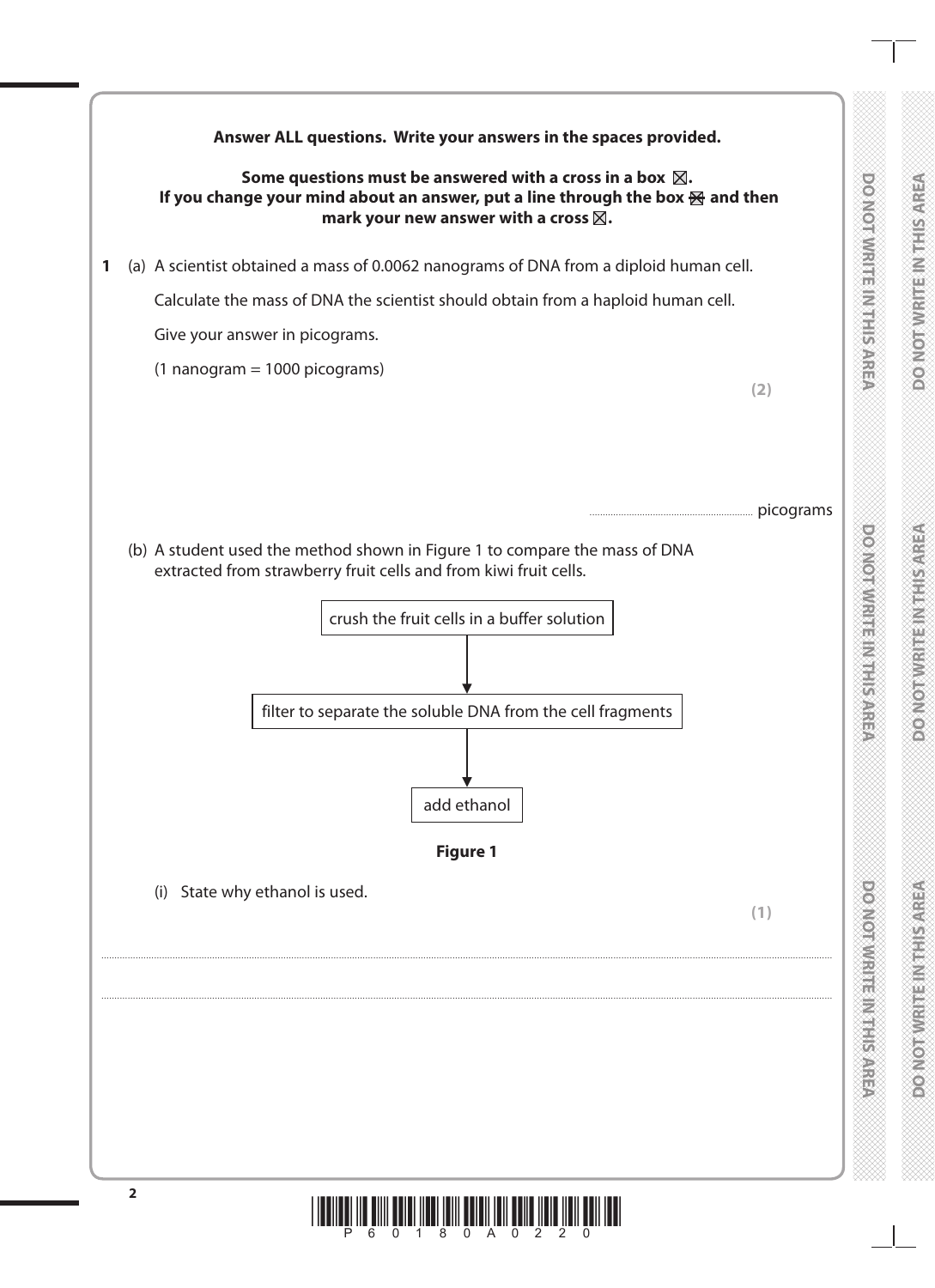**DO NOT WRITE IN THIS AREA** 

 $\mathbb{R}$ 

| (ii) State two variables the student needs to control when using this method to<br>compare the mass of DNA from these two fruits. | (2)                                  |
|-----------------------------------------------------------------------------------------------------------------------------------|--------------------------------------|
| $2_{\cdot\cdot}$                                                                                                                  |                                      |
|                                                                                                                                   |                                      |
| (iii) The student repeated the experiment.<br>Give one reason why.                                                                | (1)                                  |
|                                                                                                                                   |                                      |
| (c) Mitosis and meiosis are processes that produce new cells.<br>Compare the outcomes of mitosis and meiosis.                     | (3)                                  |
|                                                                                                                                   |                                      |
|                                                                                                                                   |                                      |
| (Total for Question 1 = 9 marks)                                                                                                  |                                      |
|                                                                                                                                   |                                      |
|                                                                                                                                   | 3<br>Turn over $\blacktriangleright$ |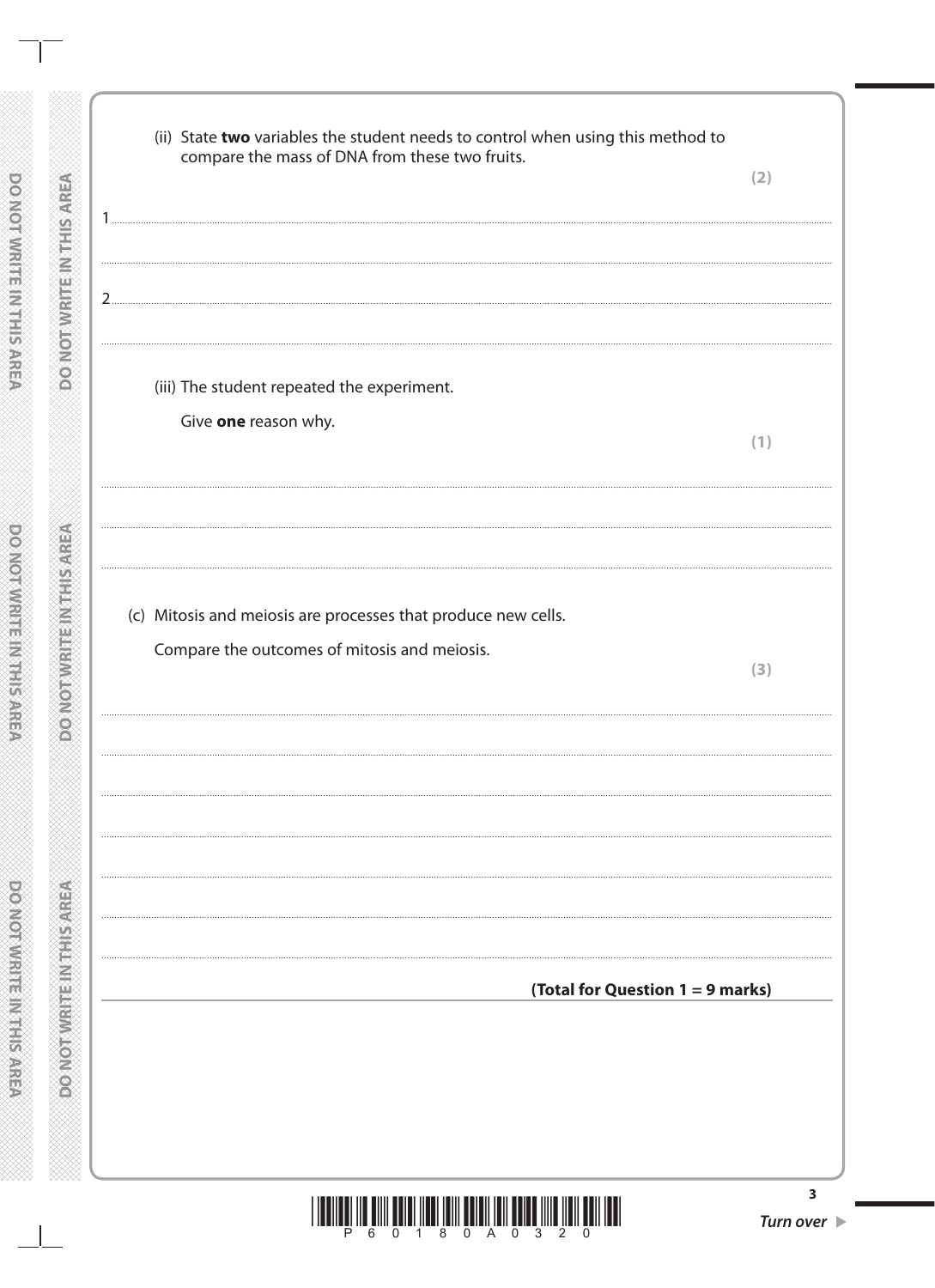| (a) Clostridium tetani is a bacterium that can be found in soil.<br>It causes the infection tetanus.                                                                                    |     |                                      |    |
|-----------------------------------------------------------------------------------------------------------------------------------------------------------------------------------------|-----|--------------------------------------|----|
| Children are vaccinated against tetanus.                                                                                                                                                |     |                                      | ÊÊ |
| Explain why these children do not get tetanus if the bacteria enter their body<br>through a cut in the skin.                                                                            | (3) | <b>DO NOTAWRITE</b><br><b>MATHER</b> |    |
| (b) Colistin is an antibiotic used to treat infections in the bloodstream.<br>Some bacteria are resistant to Colistin.<br>Explain how these bacteria have become resistant to Colistin. | 4   | <b>DOING NUMBER</b>                  |    |
|                                                                                                                                                                                         |     | <b>Morowrite Maries Are</b>          |    |
| (Total for Question 2 = 7 marks)                                                                                                                                                        |     |                                      |    |

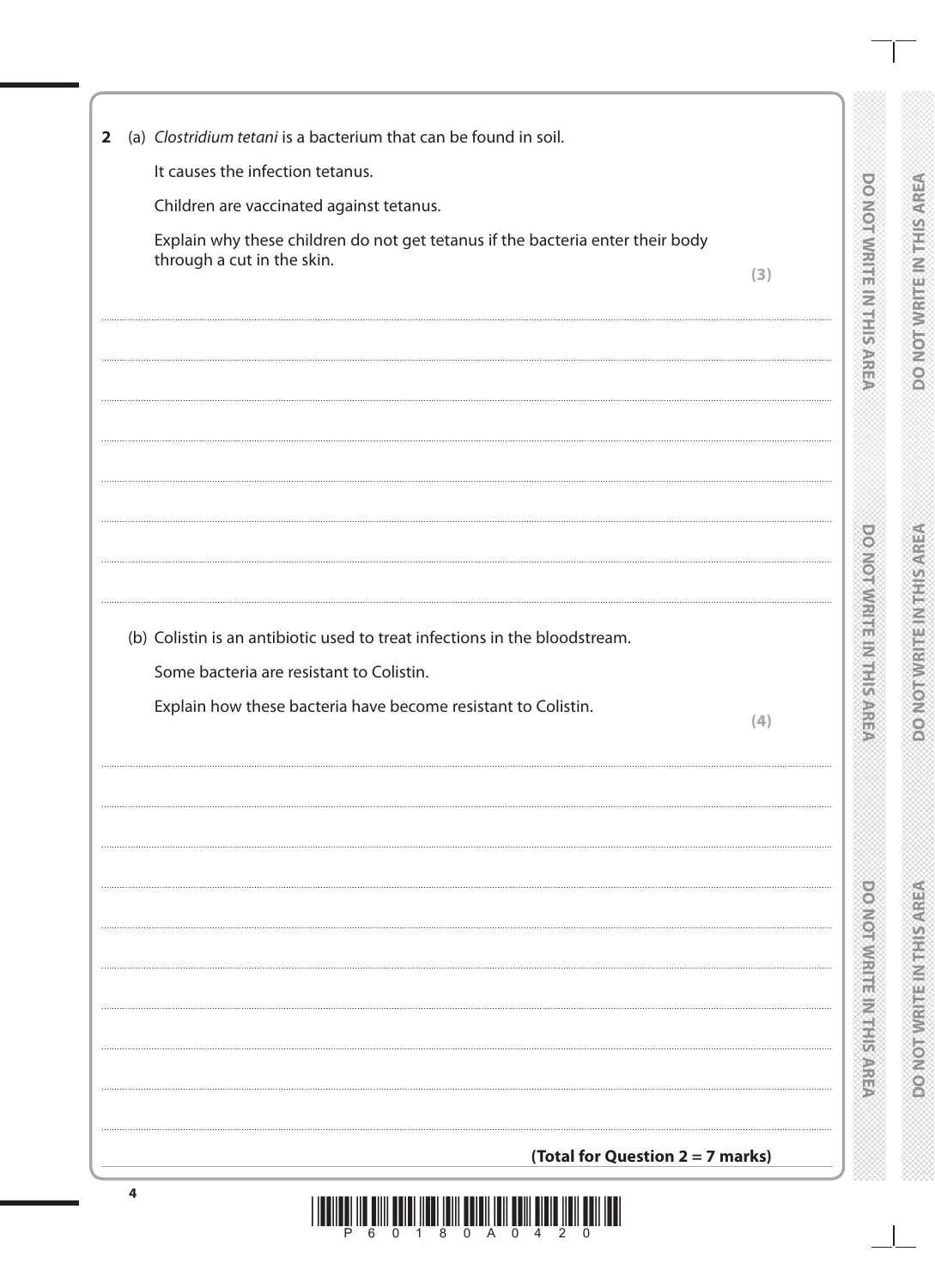| A               |  |
|-----------------|--|
|                 |  |
| è               |  |
|                 |  |
|                 |  |
| ۷               |  |
|                 |  |
|                 |  |
|                 |  |
|                 |  |
|                 |  |
|                 |  |
| $\tilde{\circ}$ |  |
|                 |  |
|                 |  |
|                 |  |
| ₩               |  |
|                 |  |
|                 |  |
| €<br>ń          |  |
|                 |  |
|                 |  |
| Š               |  |
| ì.              |  |
|                 |  |
|                 |  |
|                 |  |
| ı               |  |
|                 |  |
|                 |  |
|                 |  |
| ₩               |  |
|                 |  |
|                 |  |
| ĥń              |  |
|                 |  |
|                 |  |
|                 |  |
|                 |  |
|                 |  |
|                 |  |
| ž               |  |
|                 |  |
|                 |  |
|                 |  |
| ₩               |  |
|                 |  |
|                 |  |
|                 |  |
|                 |  |
|                 |  |
|                 |  |
|                 |  |
| e<br>15         |  |
|                 |  |
|                 |  |
|                 |  |
| š               |  |
|                 |  |
|                 |  |
|                 |  |
|                 |  |
|                 |  |
|                 |  |
|                 |  |
| a<br>Ri         |  |
| Þ<br>i          |  |
|                 |  |
|                 |  |
|                 |  |
|                 |  |

**DO NOTWRITE IN THIS AREA** 

**DONOTWRITEINTHSAREA** 

DO NOT WRITE IN THIS AREA **DO NOT WRITE IN THIS AREA DO NOT WRITE IN THIS AREA DO NOT WRITE IN THIS AREA**

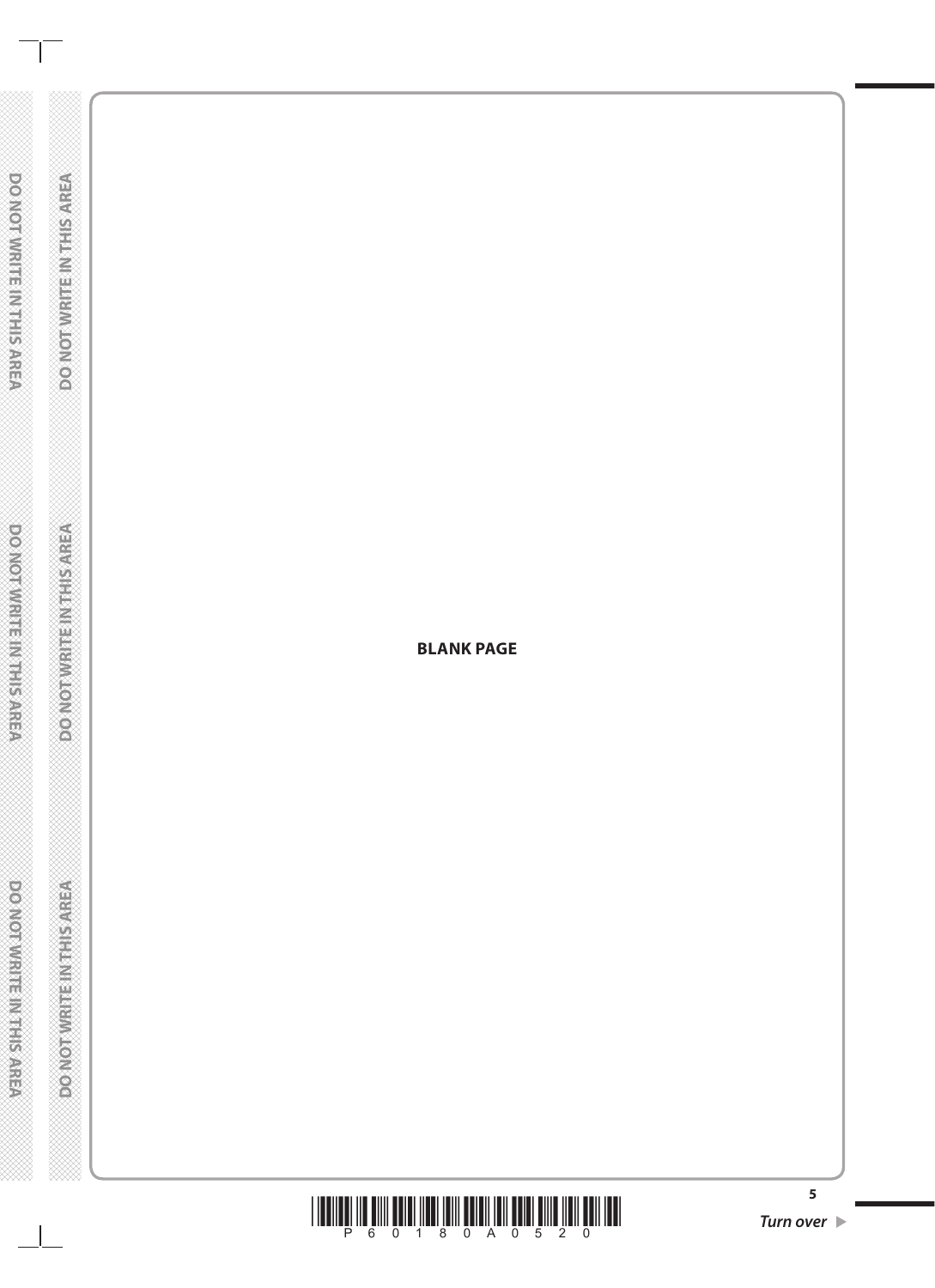| 3 |              |              |                                                           | (a) Organisms can be classified by the five kingdom or three domain method. |     |                                |                     |
|---|--------------|--------------|-----------------------------------------------------------|-----------------------------------------------------------------------------|-----|--------------------------------|---------------------|
|   |              |              | (i) What is the name of the domain that plants belong to? |                                                                             |     |                                |                     |
|   | $\mathbb{X}$ |              | A Eukarya                                                 |                                                                             | (1) |                                | n<br>C              |
|   |              | B            | Archaea                                                   |                                                                             |     |                                |                     |
|   |              | C            | Monera                                                    |                                                                             |     |                                |                     |
|   | $\times$     | D            | Protista                                                  |                                                                             |     | <b>DONORMENTE NEISSARE</b>     |                     |
|   |              |              |                                                           |                                                                             |     |                                |                     |
|   |              |              | (ii) Plant cells contain chloroplasts.                    |                                                                             |     |                                |                     |
|   |              |              | What happens in a chloroplast?                            |                                                                             | (1) |                                |                     |
|   | $\boxtimes$  | A            | oxygen produced                                           | sunlight absorbed by chlorophyll                                            |     |                                |                     |
|   | $\times$     | B            | carbon dioxide produced                                   | sunlight absorbed by mitochondria                                           |     |                                |                     |
|   | $\times$     | $\mathsf{C}$ | oxygen produced                                           | sunlight absorbed by mitochondria                                           |     |                                |                     |
|   | $\times$     | D            | carbon dioxide produced                                   | sunlight absorbed by chlorophyll                                            |     |                                |                     |
|   |              |              | suggested.                                                | (iii) Give a reason why the three domain method of classification has been  | (1) |                                |                     |
|   |              |              |                                                           |                                                                             |     |                                |                     |
|   |              |              |                                                           |                                                                             |     | <b>DOMNATION AND PRESENTED</b> | i<br>Isa<br>Î<br>ûû |
|   |              |              |                                                           |                                                                             |     |                                |                     |

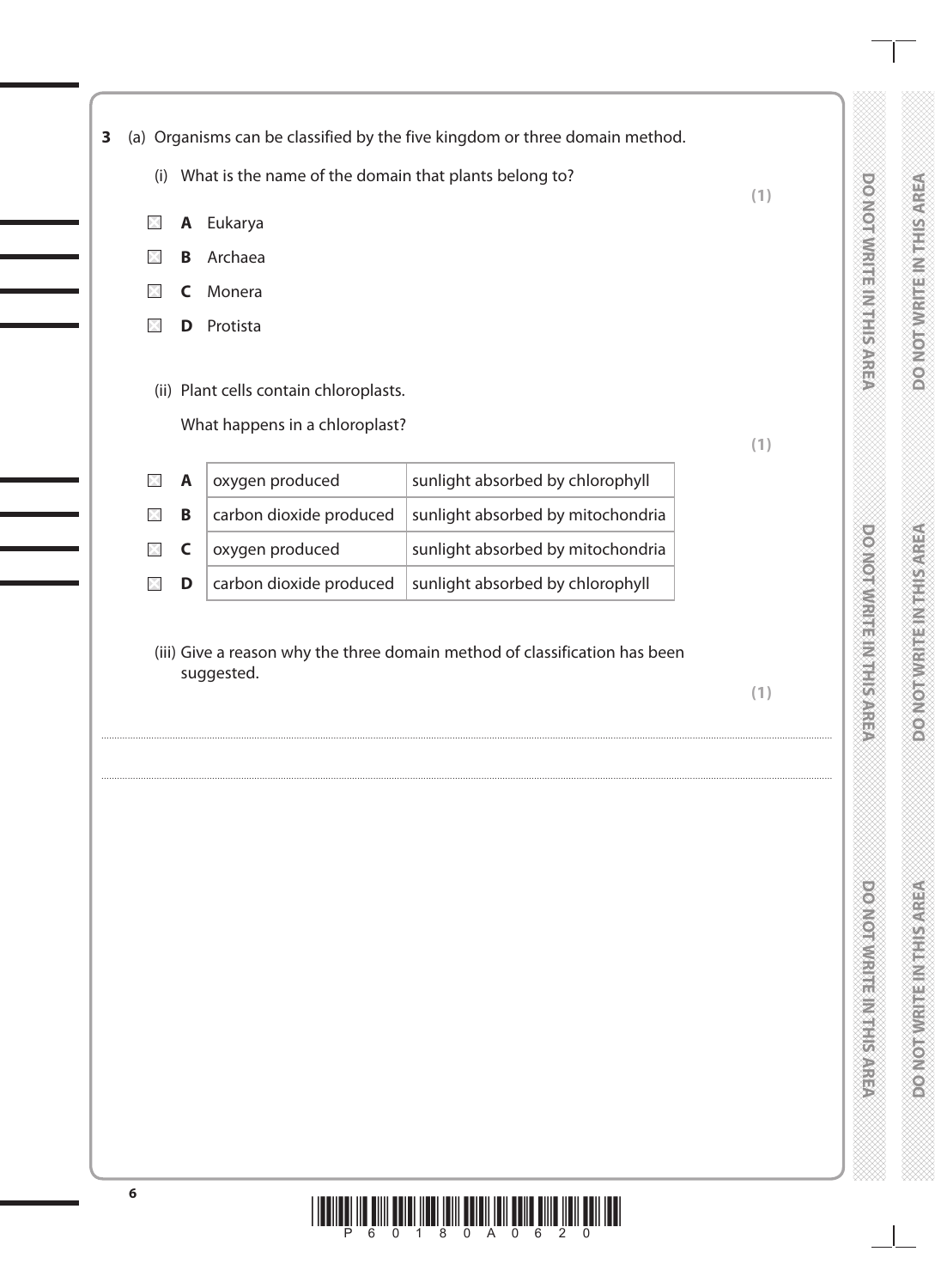(b) Figure 2 shows a cyanobacterium magnified 50 000 times.

The line AB shows the diameter of the bacterial cell.



(Source: © The Christian Science Monitor)

- **Figure 2**
- (i) Calculate the actual diameter of the cyanobacterium. Give your answer in micrometres ( $\mu$ m).  $(3)$ (ii) Bacterial cells contain plasmids. Describe three other features of a bacterial cell.  $(3)$



**DO NOTWRITE NITHS AREA** 

**DOMOTOWREEN THIS AREA** 

**COLOR**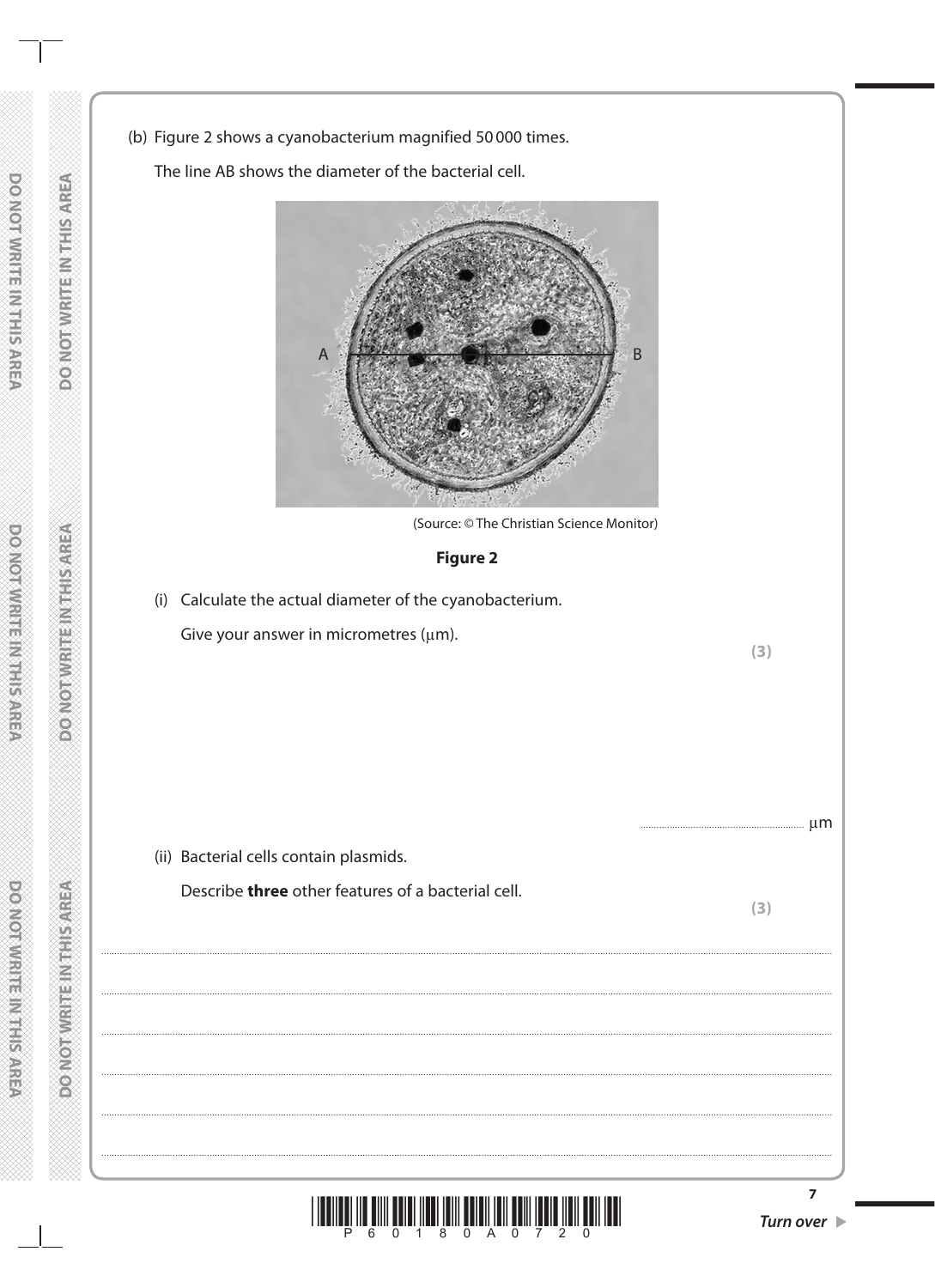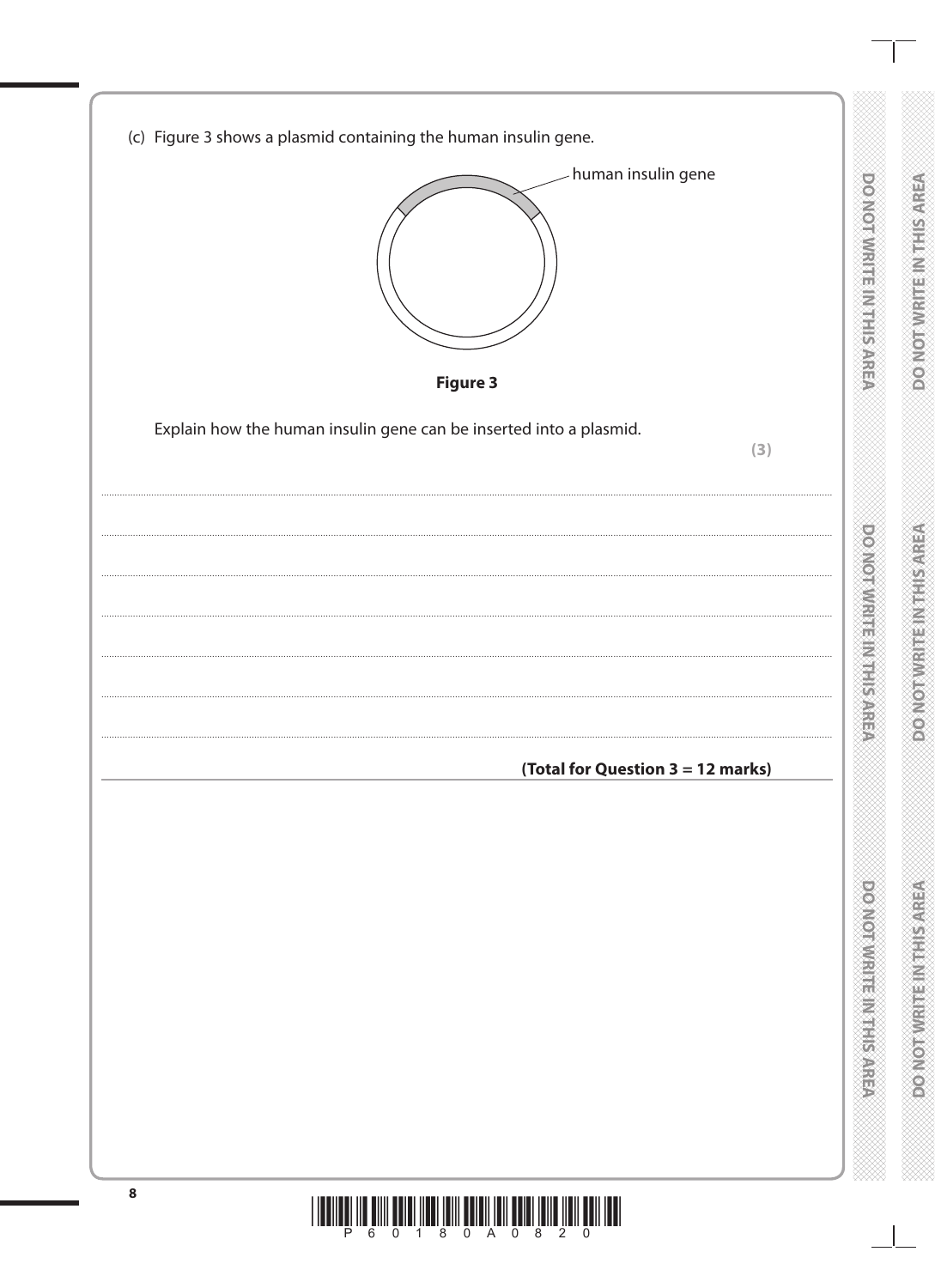| A               |  |
|-----------------|--|
|                 |  |
| è               |  |
|                 |  |
|                 |  |
| ۷               |  |
|                 |  |
|                 |  |
|                 |  |
|                 |  |
|                 |  |
|                 |  |
| $\tilde{\circ}$ |  |
|                 |  |
|                 |  |
|                 |  |
| ₩               |  |
|                 |  |
|                 |  |
| €<br>ń          |  |
|                 |  |
|                 |  |
| Š               |  |
| ì.              |  |
|                 |  |
|                 |  |
|                 |  |
| ı               |  |
|                 |  |
|                 |  |
|                 |  |
| ₩               |  |
|                 |  |
|                 |  |
| ĥń              |  |
|                 |  |
|                 |  |
|                 |  |
|                 |  |
|                 |  |
|                 |  |
| ž               |  |
|                 |  |
|                 |  |
|                 |  |
| ₩               |  |
|                 |  |
|                 |  |
|                 |  |
|                 |  |
|                 |  |
|                 |  |
|                 |  |
| e<br>15         |  |
|                 |  |
|                 |  |
|                 |  |
| š               |  |
|                 |  |
|                 |  |
|                 |  |
|                 |  |
|                 |  |
|                 |  |
|                 |  |
| a<br>Ri         |  |
| Þ<br>i          |  |
|                 |  |
|                 |  |
|                 |  |
|                 |  |

**DO NOTWRITE IN THIS AREA** 

**DO NOTWRITEINING DO NOT WRITE IN THIS AREA**

**DONOTWRITEINTHISAREA** 

DONOTWRITE IN THIS AREA **DO NOT WRITE IN THIS AREA**

DO NOT WRITE IN THIS AREA **DO NOT WRITE IN THIS AREA DO NOT WRITE IN THIS AREA DO NOT WRITE IN THIS AREA**

\*P60180A0920\* *Turn over* 

**9**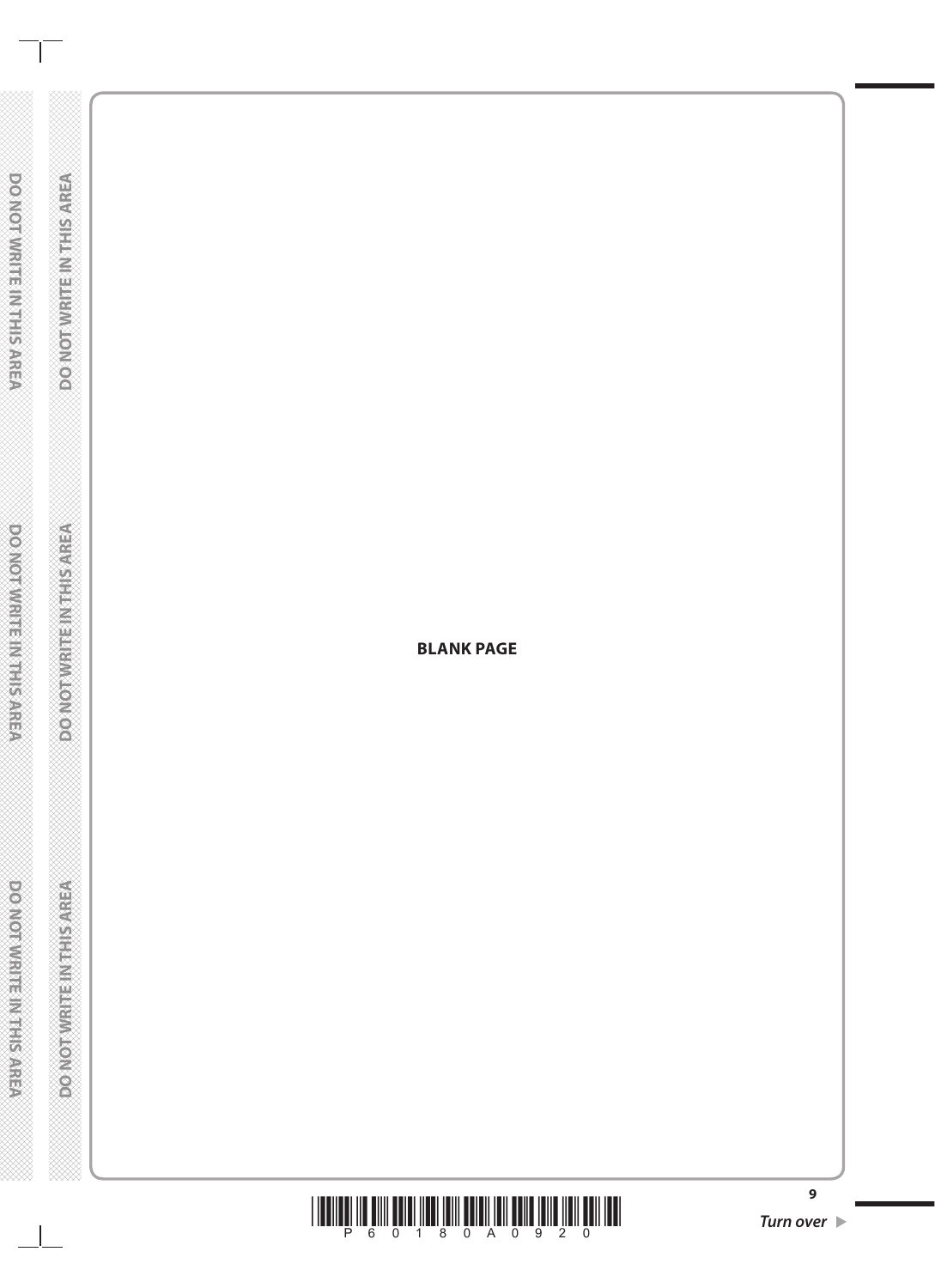**DO NOTWRITE INTHIS AREA DO NOT WRITE IN THIS AREA DO NOT WRITE IN THIS AREA DO NOT WRITE IN THIS AREA**

**DO NOT WRITE IN THIS AREA** 

**DO NOIMMRITE INTHERAREA** 

**DO NOT WRITE IN THIS AREA**

**DOMOTOMRITENTS: SARE** 

**MONORADE REPAIRING A** 

## **4** (a) Lactase is an enzyme that breaks down lactose into glucose and galactose.

A student made some alginate beads containing lactase.

The student added 10 beads to 20 cm $^{\rm 3}$  of a solution of lactose, as shown in Figure 4.

The student timed how long it took for glucose to be produced.

The experiment was repeated using 15, 20 and 25 beads.





The results are shown in Figure 5.

| number of beads<br>containing lactase | time taken to produce<br>glucose in seconds |
|---------------------------------------|---------------------------------------------|
| 10                                    | 240                                         |
| 15                                    | 210                                         |
| 20                                    | 150                                         |
| 25                                    | 1 ንበ                                        |

**Figure 5**

- (i) What is the rate of reaction for 25 beads?
- **A** 0.008s−1
- **B** 0.04s−1
- **C** 0.21s−1
- **D** 4.8s−1

**(1)**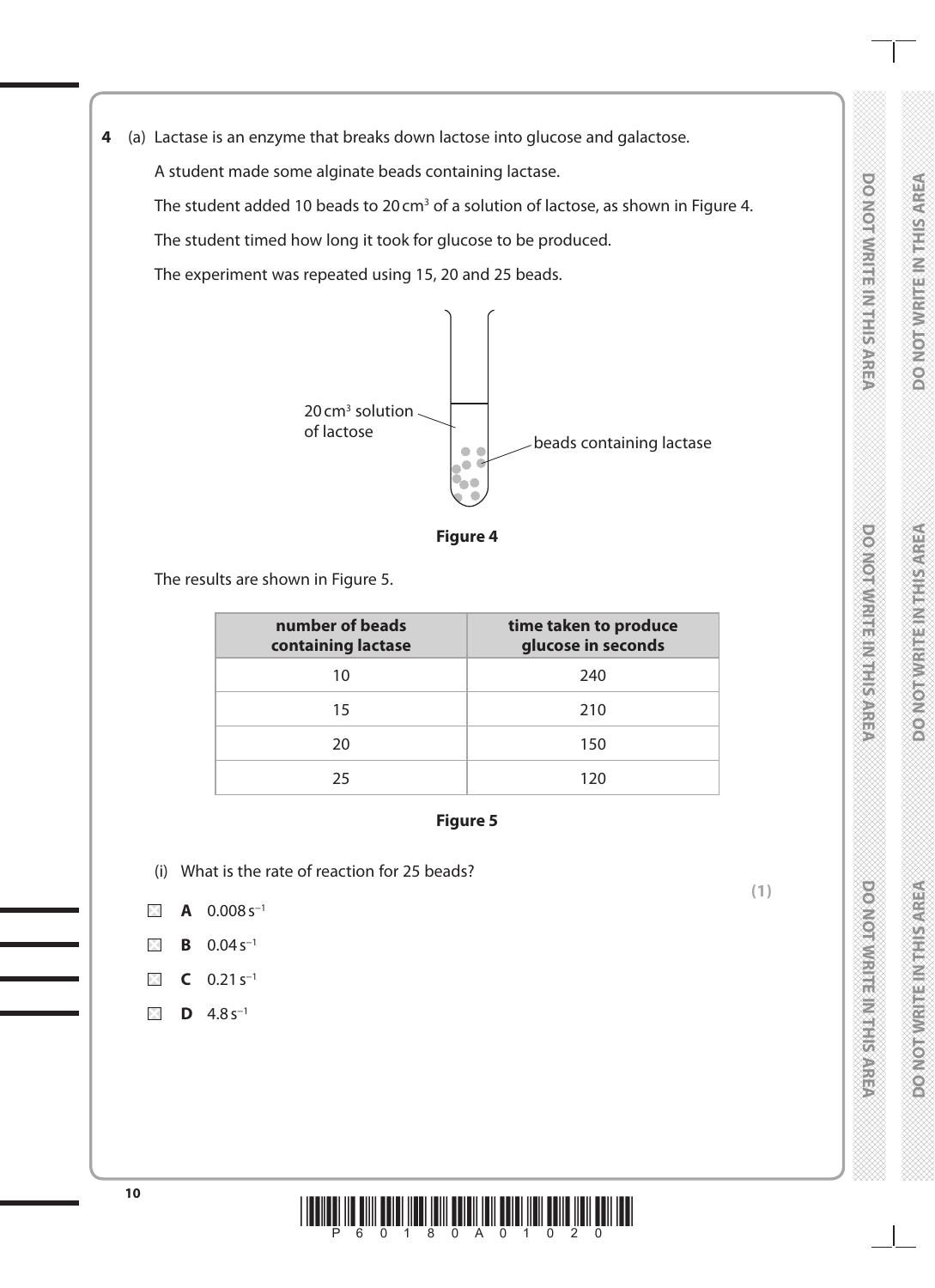| (ii) Explain the conclusion that can be made from these results.              | (3) |
|-------------------------------------------------------------------------------|-----|
|                                                                               |     |
|                                                                               |     |
|                                                                               |     |
| (iii) Explain why the same volume of lactose solution was used for each test. | (2) |
|                                                                               |     |
| (b) Devise a method to find the optimum temperature for the enzyme lactase.   | (3) |
|                                                                               |     |
|                                                                               |     |
|                                                                               |     |
| (Total for Question 4 = 9 marks)                                              |     |



**DOMOTIVIRIUS IN THIS AREA** 

DONOTWRITE IN THIS AREA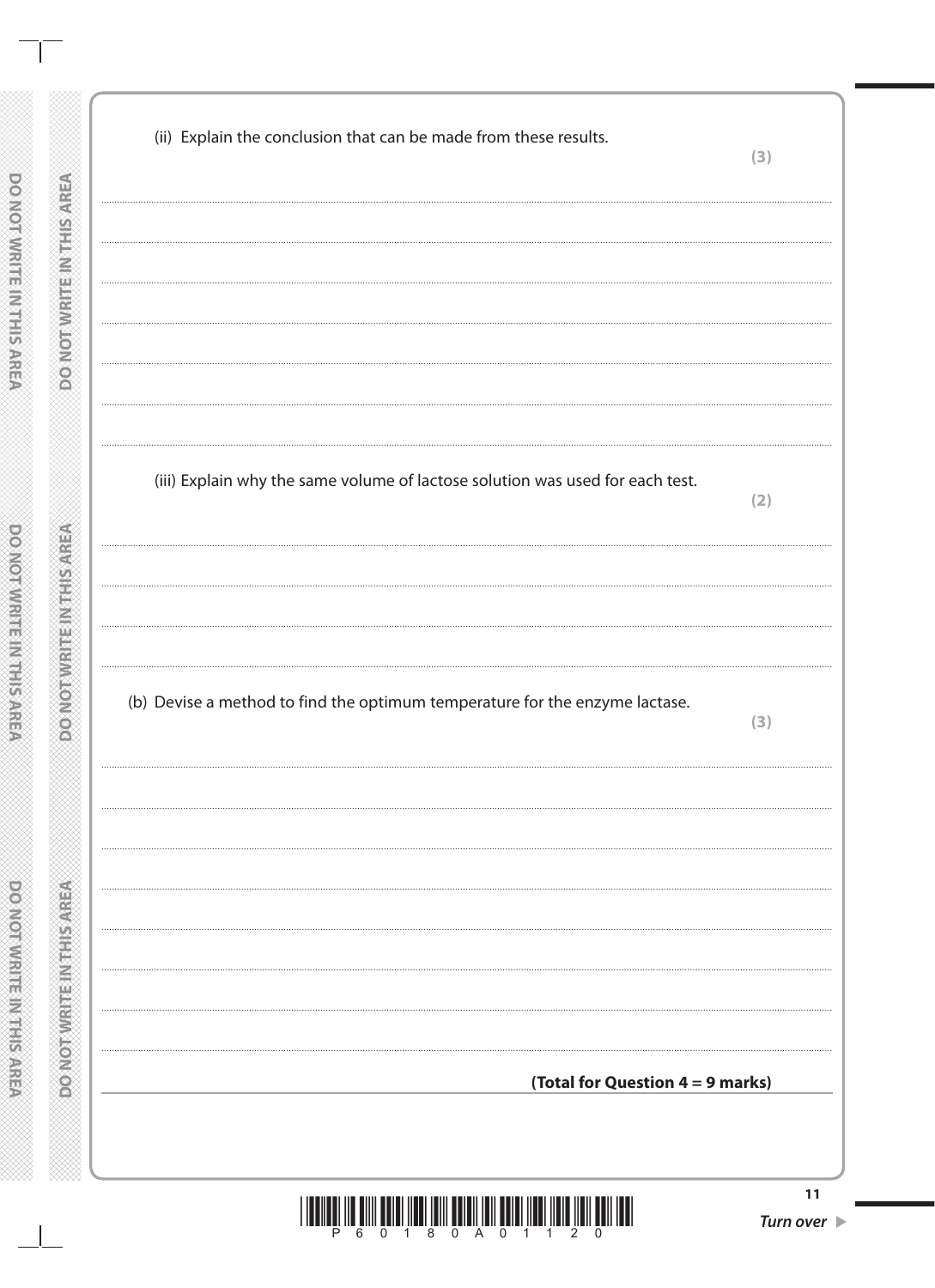

IIII 6 0 1 8 0 A 0 1 2

 $\overline{2}$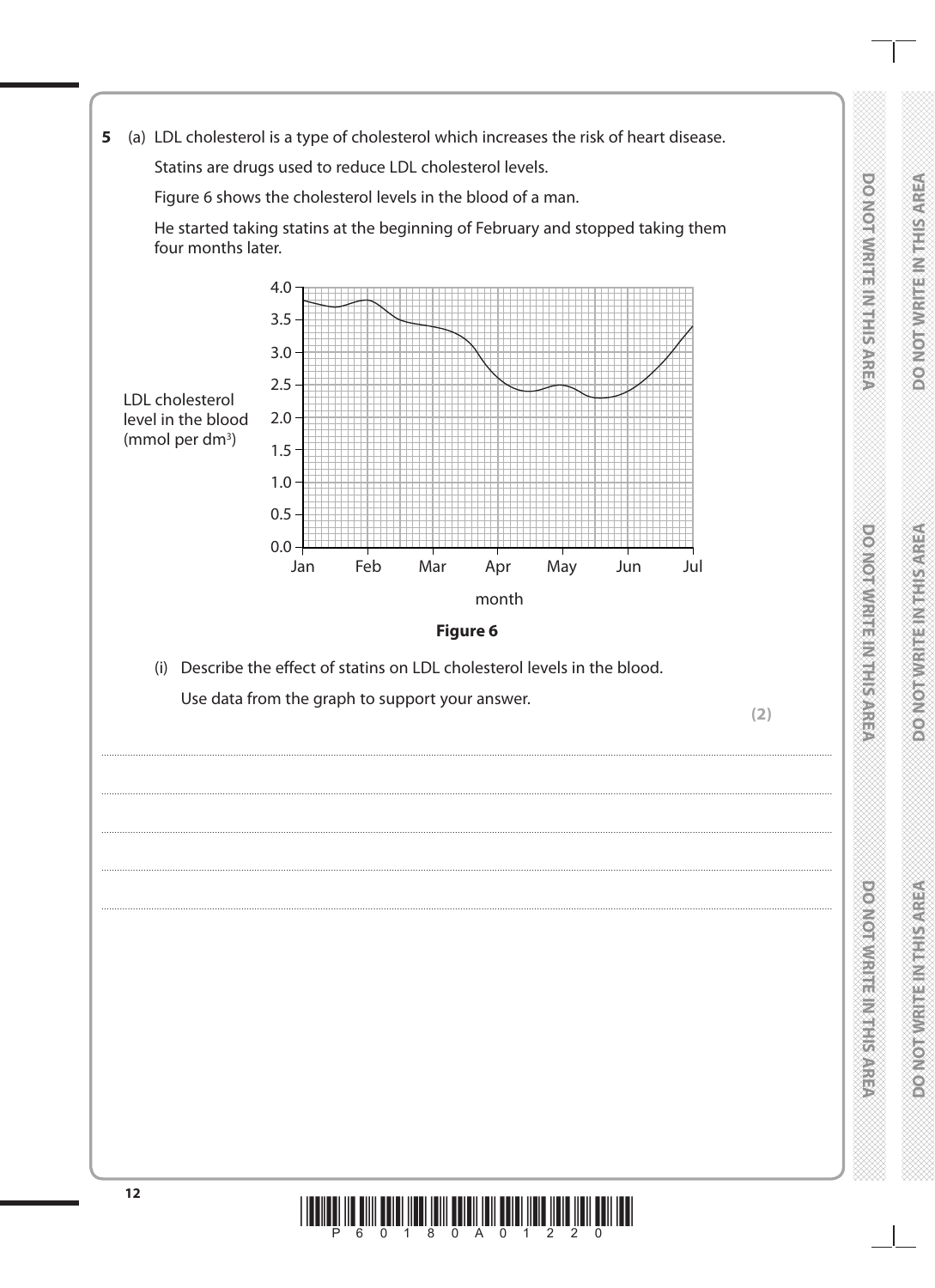| <b>THIS AREA</b><br><b>DO NOTWRITEIN</b>  | (ii) Use evidence from the graph to explain why statins are usually prescribed as<br>life-long medication.                                                                                                                                                  | (2)                                   |
|-------------------------------------------|-------------------------------------------------------------------------------------------------------------------------------------------------------------------------------------------------------------------------------------------------------------|---------------------------------------|
| <b>MOTAMARIE BY A SAMPLE</b><br>$\bullet$ | (b) Which data can be used to calculate the man's BMI?<br>$\blacksquare$ <b>A</b> waist circumference and height<br>waist circumference and hip circumference<br>$\times B$<br>$\boxtimes$ C<br>mass and height<br>mass and hip circumference<br>$\times$ D | (1)                                   |
| <b>PONOTAVE TENTHISIAREA</b>              |                                                                                                                                                                                                                                                             |                                       |
|                                           | <u>Dill ook in het bij de held het bij de het het het bij de het h</u><br><b>THEFT</b><br>6<br>P<br>$\mathbf{0}$<br>8<br>$\mathbf 0$<br>Α<br>$\mathbf 0$<br>3<br>$\overline{0}$<br>-1<br>2.                                                                 | 13<br>Turn over $\blacktriangleright$ |

**DONOTIVIALE IN ELECTRIC AREA** 

▒

 $\overline{\phantom{a}}$ 

DO NOTWRITE IN THIS AREA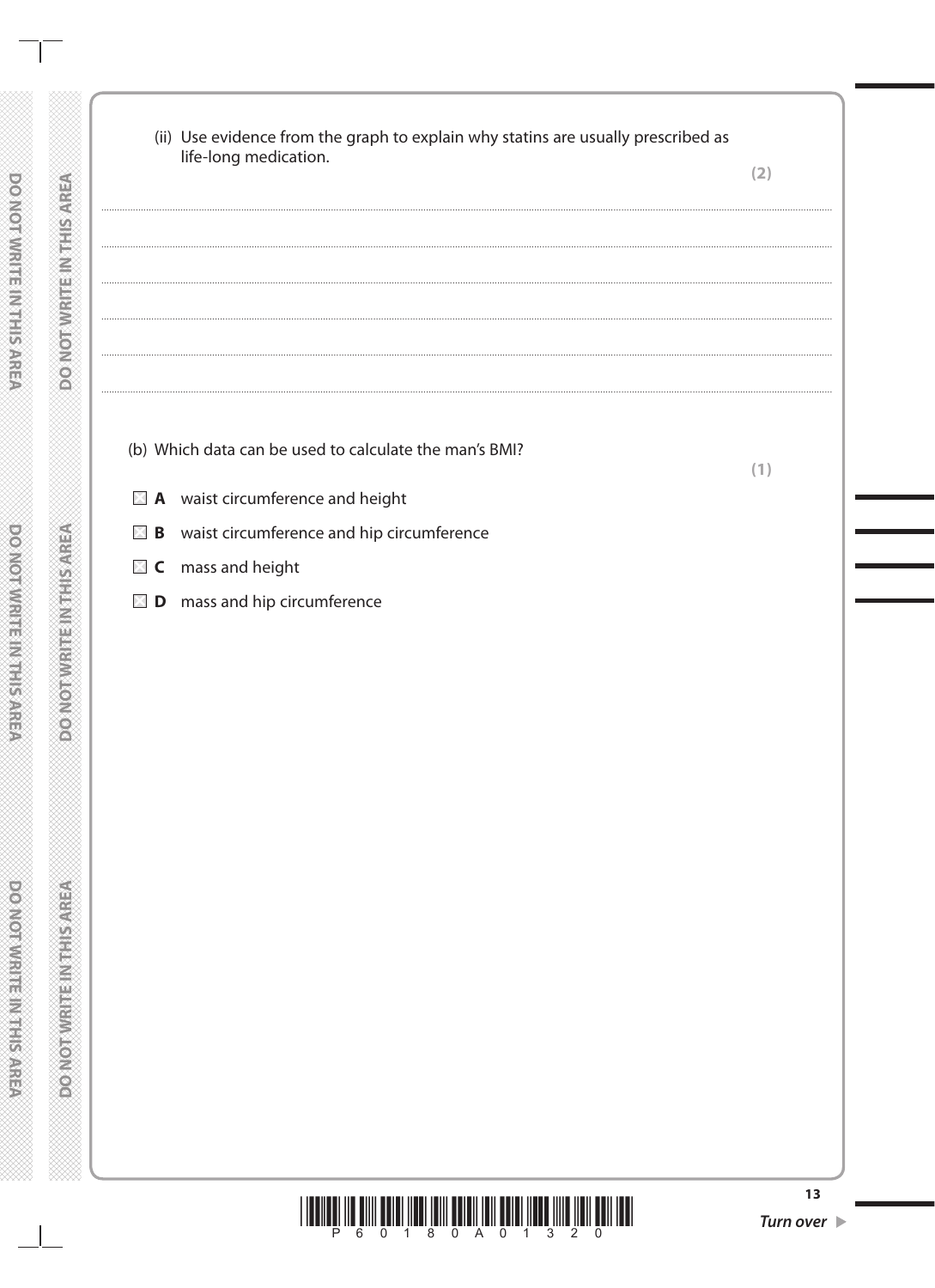

**DO NOTWRITE INTHIS AREA** 

**DOMORATE RESIDENCE** 

**PONORVIER REPORTS NOTE** 

 $0$  A  $0$  1  $\overline{0}$  $\overline{8}$ 6  $\overline{1}$  $\overline{4}$ 2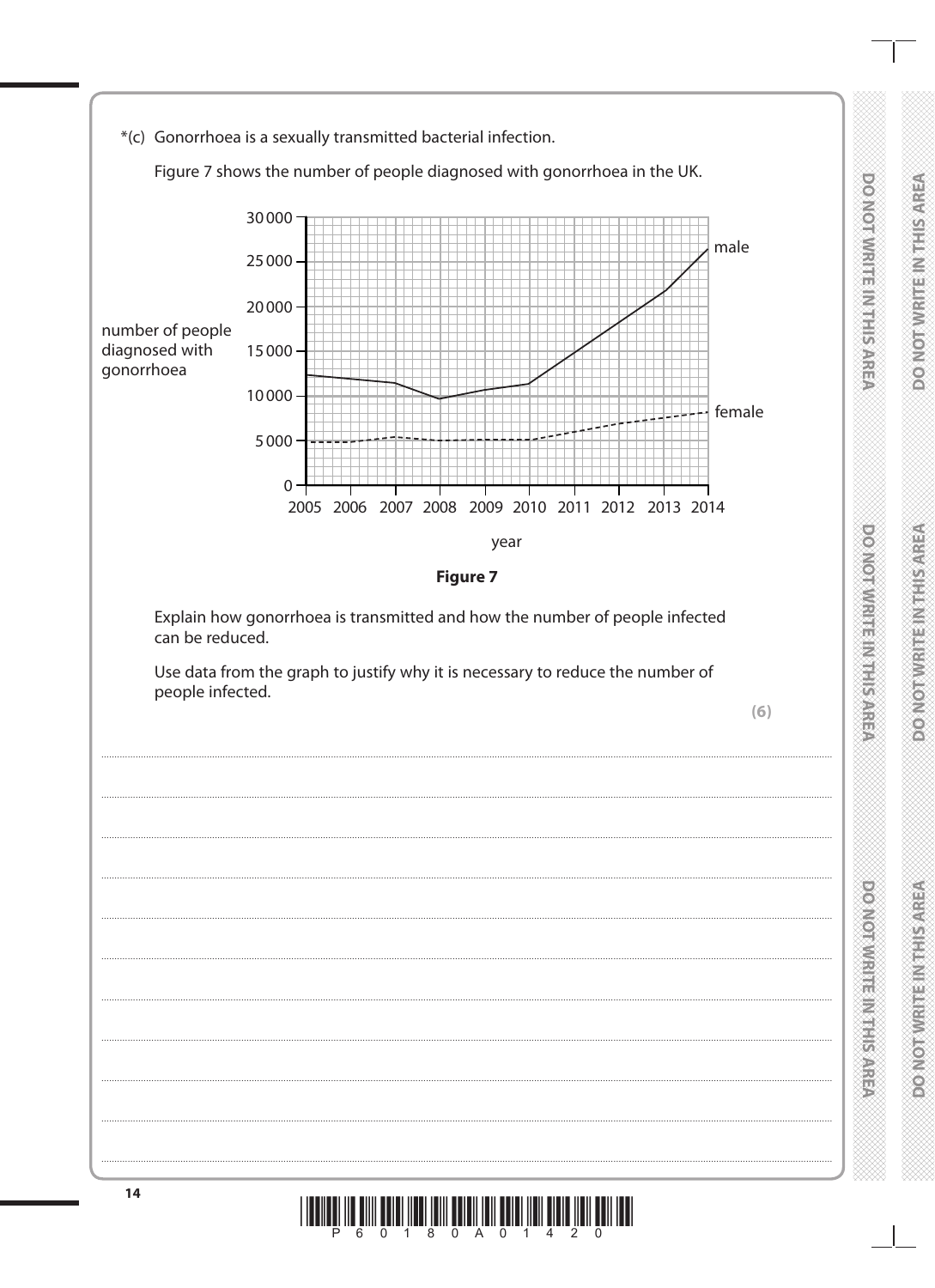| <b>DONORWEIGHT NEWS</b><br>Š<br><b>DOMORATION ENTIRES SARES</b> | Ž<br><b>HISAREA</b><br>Ź<br>ō   |  |
|-----------------------------------------------------------------|---------------------------------|--|
| <b>DOMORANTHE IN IT IS AREA</b>                                 | <b>DO NOT WRITE INTHIS AREA</b> |  |

 $\overline{\phantom{a}}$ 

 $\Box$ 

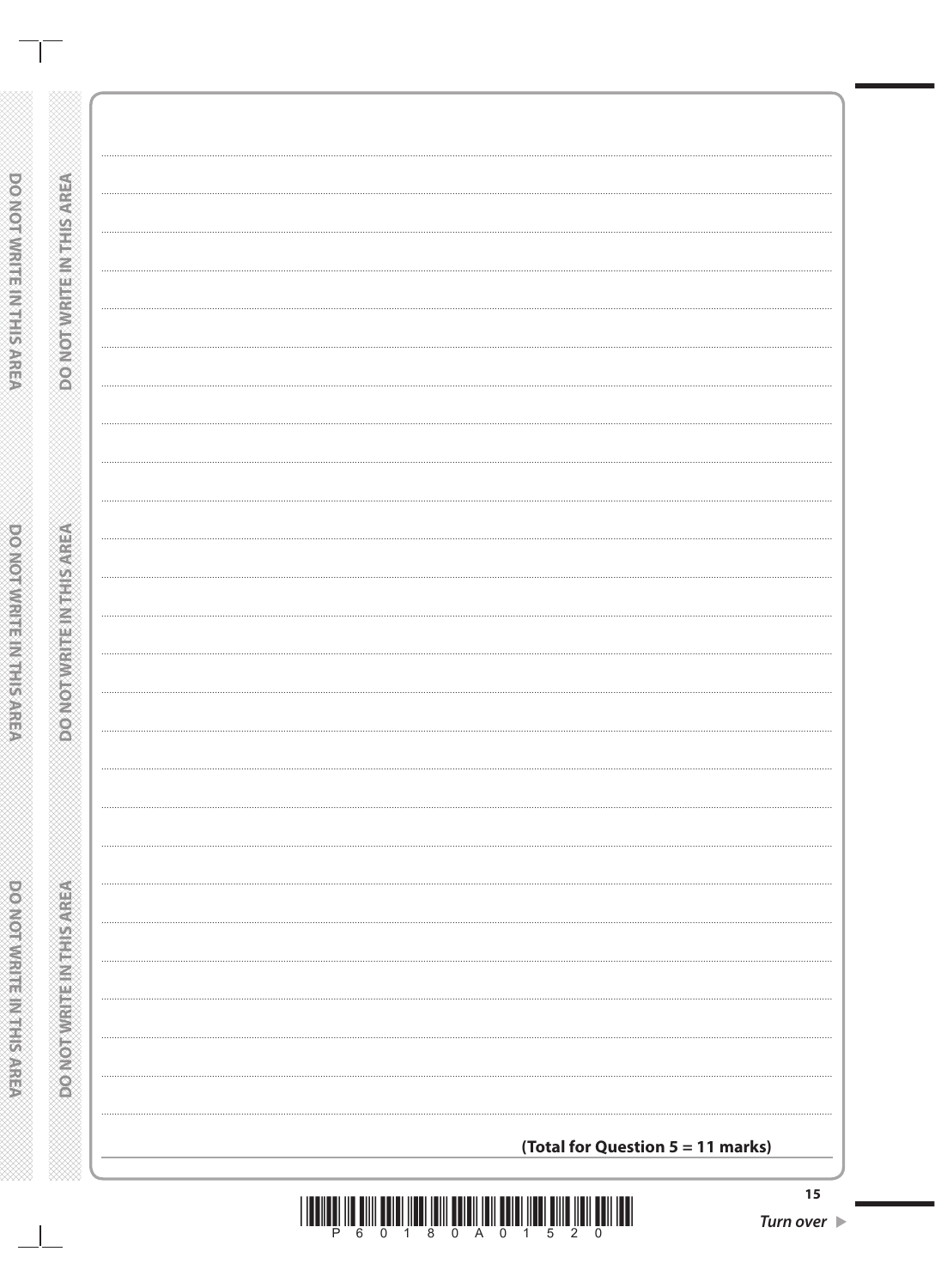number of neurones animal in the brain lobster  $1.0 \times 10^{5}$ frog  $1.6 \times 10^{7}$  $2.0 \times 10^8$ rat human  $8.6 \times 10^{10}$ Figure 8 (i) Calculate the difference between the number of neurones in the brain of the rat and the brain of the frog. Give your answer in standard form.  $(2)$ ... neurones (ii) Most neurones in the brain are unmyelinated whereas motor neurones are myelinated. Explain why myelination is needed on motor neurones but not on neurones in the brain.  $(3)$ 

**DO NOTAWRITE INTERAREA** 

**DOMORWRHEIMANDSARE** 

**PONDORMAN EXPERIENCE** 

**MONORADE REPAIRING A** 

**DOMORAVE READERS ARES** 

**DO NOTWRITEINTH SAREA** 

6 (a) Figure 8 shows the number of neurones in the brain of different animals.

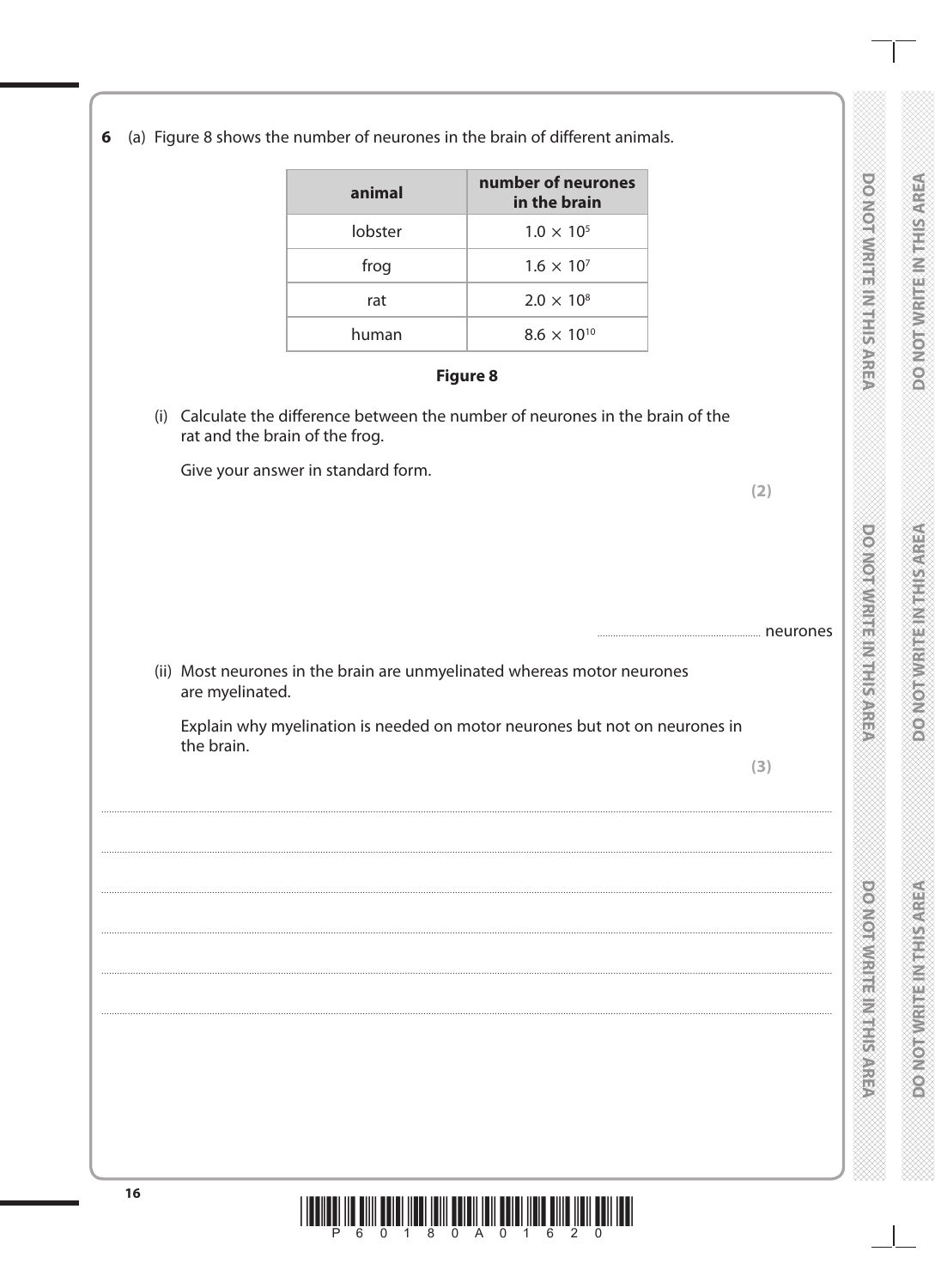

DONORMATE M THIS AREA

DO NOT WRITE IN THIS AREA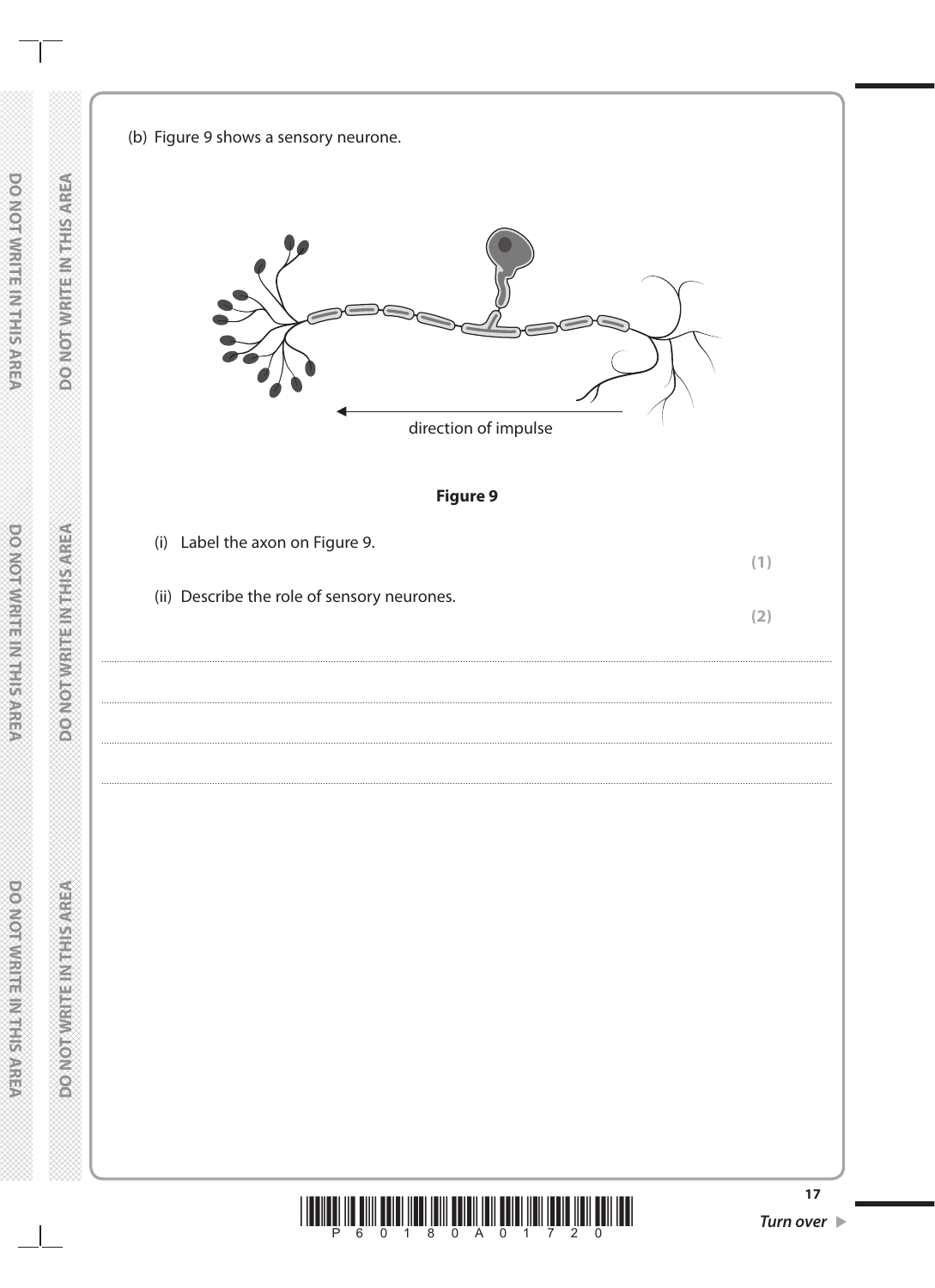| (4)                                                                    | <b>DOMOTIVE EINE EINER SAREA</b>      | <b>POINOTHERNHEIMSTOWOO</b>      |
|------------------------------------------------------------------------|---------------------------------------|----------------------------------|
| (Total for Question 6 = 12 marks)<br><b>TOTAL FOR PAPER = 60 MARKS</b> | <b>DOMESTIC REMARKABLE AND STREET</b> | O<br>O                           |
|                                                                        | ponomic material property             | <b>DONORWAYS READY THIS AREA</b> |

**XXXX**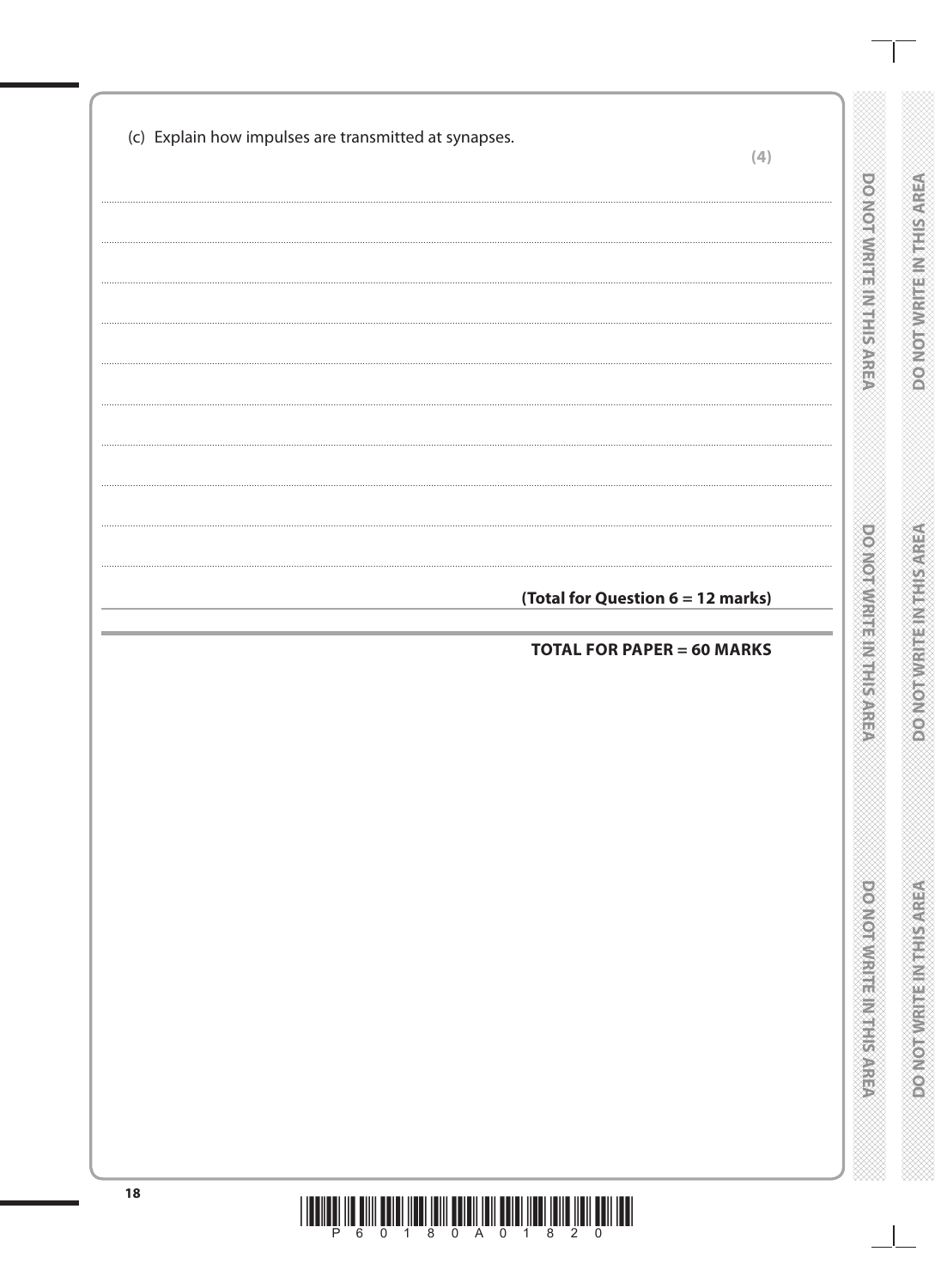|   | m      |        |   |
|---|--------|--------|---|
|   |        |        |   |
|   |        |        |   |
|   |        |        |   |
|   |        |        |   |
|   | Ç      |        |   |
|   |        |        |   |
|   | Ž      |        | í |
|   |        |        |   |
|   |        |        |   |
|   | ĕ      |        | ì |
|   |        |        |   |
|   | ę      |        |   |
|   |        |        |   |
|   | ≫      |        |   |
|   | ö      |        |   |
|   | ₩      |        |   |
|   |        |        |   |
|   | ≷      |        |   |
|   |        |        |   |
|   |        |        |   |
|   | þ      |        |   |
|   |        |        |   |
|   | æ      |        |   |
|   |        |        |   |
|   |        |        |   |
|   |        |        |   |
|   | i<br>M | i<br>P |   |
|   |        |        |   |
|   |        |        |   |
|   | ××.    |        |   |
|   | ₩      |        |   |
|   |        |        |   |
|   | š      | ÷.     |   |
|   |        |        |   |
|   |        |        |   |
|   | ₩      |        |   |
|   |        |        |   |
|   |        |        |   |
|   |        |        |   |
|   | æ      |        |   |
|   |        |        |   |
|   | ź      | ķ      |   |
|   |        |        |   |
|   |        |        |   |
|   |        |        |   |
|   |        |        |   |
|   |        |        |   |
| š | h      |        |   |
|   | š      |        |   |
|   | i      | j      |   |
| š |        |        |   |
|   |        |        |   |
|   | I      |        |   |
| ì |        |        |   |
|   |        |        |   |
| ì |        |        |   |
|   |        |        |   |
|   |        |        |   |
|   |        |        |   |
|   |        |        |   |
|   |        |        |   |
|   |        |        |   |

 $\overline{\phantom{a}}$ 

**DO NOT WRITE IN THIS AREA DO NOT WRITE IN THIS AREA DO NOT WRITE IN THIS AREA DONOTWRITEINTHISAREA DO NORWARE IN THIS AREA** 

DO NOT WRITE IN THIS AREA